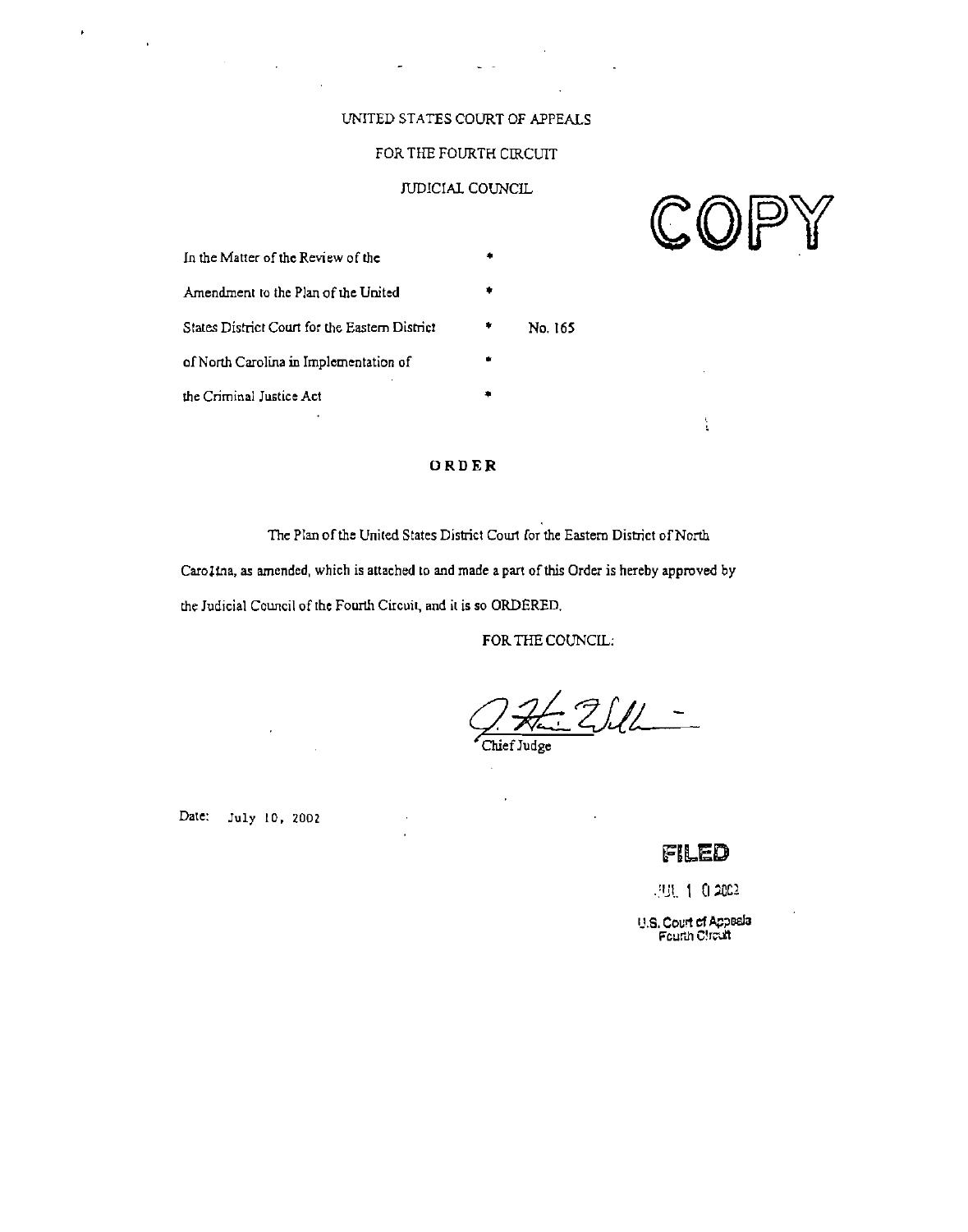# **UNITED STATES DISTRICT COURT FOR THE EASTERN DISTRICT OF NORTH CAROLINA CRIMINAL JUSTICE ACT PLAN**

## I. AUTHORITY

Pursuant to the Criminal Justice Act of 1964, as amended, (CJA), section 3006A of title 18, United States Code, and the Guidelines for the Administration of the Criminal Justice Act and Relared Statures (CJA Guidelines), Volume VII, Guide to Judiciary Policies and Procedures, the judges of the United States District Court for the Eastern District of North Carolina, adopt this Plan for furnishing representation in federal court for any person hancially unable to obtain adequate rcpresentation in accordance with the CIA.

#### **II. STATEMENT OF POLICY**

#### A. Obiectives.

1. The objective of this Plan is to provide effective, quality, legal representation to all persons entitled to counsel pursuant to the CIA Guidelines. Therefore, this Plan shall be administered so that those accured of a crime, or otherwise eligible for services pursuant to ihe CIA, will hot be deprived, because they are financially unable to pay for adcquate representation, or any element of representation necessary lo an adequate defense.

2. The further objective of this Plan is to particularize the requirements of the CJA, the Anti-Drug Abuse Act of 1988 (codified in part at section 848(q) of title 21, United States Code), and the CJA Guidelines in a way that meets the needs of **this** district.

#### B. Compliance.

1. The court, its clerk, the federal public defender organization, and private attomeys appointed under the CIA shall comply with the CIA Guidelines approved by the Judicial Conference of the United States and/or its Committee on Defender Services and with this Plan.

2. Each private attomey shall be provided by the federal public defender with a then-current copy of this Plan upon the attorney's fust appoinunent under the CIA or designation as a member ofthe Panel of Private Attomeys under the Criminal Justice Act (CJA Panel). The FPD shall maintain a current copy of the CIA Guidelines for the use of members of the CIA Panel and shall make known to such attorneys its availability.

#### III. DEFINITIONS

**A.** "Representation" includes counsel and investigative, expen, and orher services.

B. "Appointed attorney" includes private attorneys, the federal public defender and staff attorneys of the federal public defender organizalian.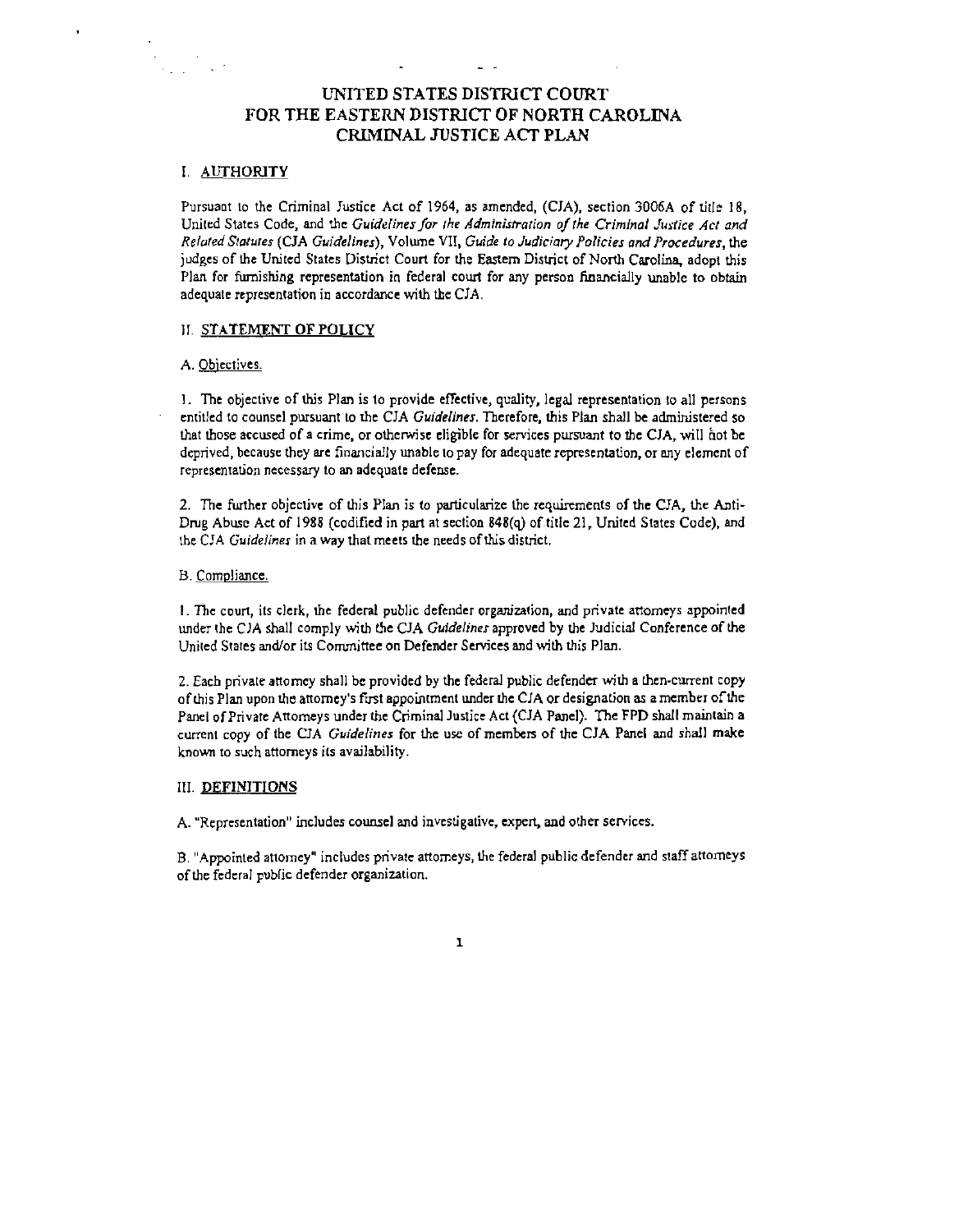## IV. PROVISION OF REPRESENTATION

#### A. Circumstance.

Ń,

1. Mandatory. Representation shall be provided for any financially eligible person who:

a, is charged with a felony or with a Class **A** misdemeanor.

b. is a juvenile alleged to have committed an act of juvenile delinquency as defined in section 5031 of title 18. United States Code;

 $c$ . is charged with a violation of probation, or faces a change of a term or condition of probation (unless the modification sought is favorable to the probationer and the government **bas** not objected lo the proposed change);

d. is under arrest, when such representation is required by law;

e. is entitled to appointment of counsel in parole proceedings;

f. is charged wilh a violation of supervised teleare or faces modification, reduction, or enlargement of a condition, or enension **or** revocation of a term of supervised release;

g. is subject to a mental condition hearing under chapter 313 of title 18, United States Code; h. is in custody as a material witness;

i. is seeking to set aside or vacate a deah scntence under sections **2254** or **2255** of title **28,**  United States Code;

j. is entitled to appointment ofcounsel in verification of consent proceedings pursuant to a transfer of an offender to or from the United States for the execution of a penal sentence under section 4109 of title 18, United States Code;

k. is entilled to appointment of counsel under the Sixth Amendment to the Constitution; or I. faces loss of liberty in a case and federal law requires the appointment of counsel.

Discretionary. Whenever a judge or magistrate judge determines that the interests of justice so require, representation may be provided for any financially eligible person who:

a. is chargcd with apetty offense (Class B or C misdemeanor, or an infraction) for which a sentence to confinement is authorized;

b. is sceking relief, other than to set aside or vacate a death sentence under sections **2241,2254,**  or 2255 of title **28,** United Stales Code;

c. is charged with civil or criminal contempt who faces loss of liberty;

d. has been called as a witness before a grand jury, a court, the Congress, or a federal agency or commission which has the power to compel testimony, and there is reason to believe, either prior to or during testimony, that the witness could be subject to a criminal prosecution, a civil or criminal contempt proceeding, or face loss of libcrty;

e. is proposed by the United Slates anomey forprocessing under a pretrial diversion program; **f,** is held for intrmational extadition under chapter 209 of title 18, United States Code.

g, has been informed in writing by the United States Attorney that such person is the target of a grand jury investigation.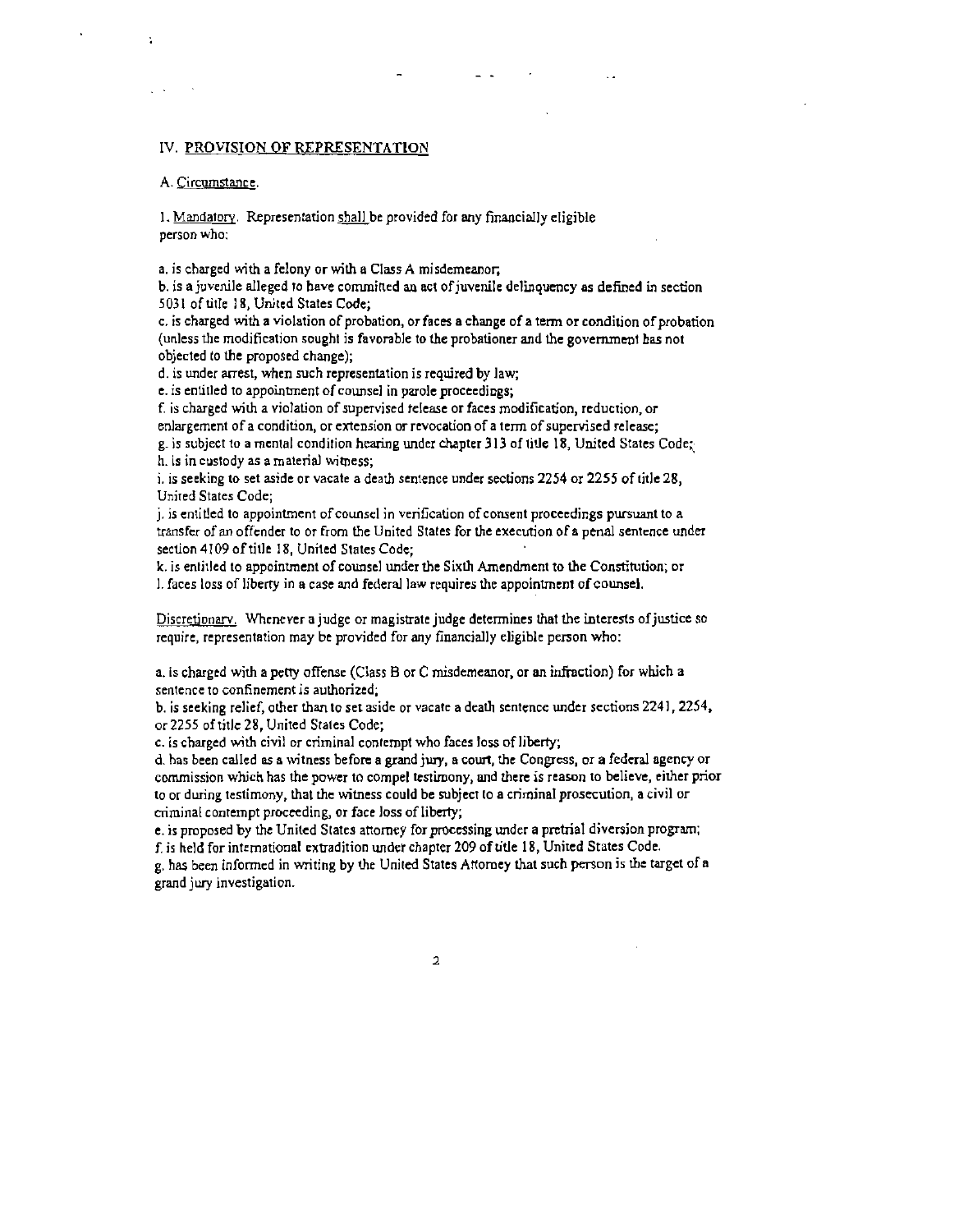Reprcsenlation mey also be hished for financially eligible persons in ancillary matters appropriate to the proceedings pursuant to subsection (C) of the CIA.

#### B. When Counsel Shall Be Provided.

Counsel shall be provided to eligible persons as soon as feasible after they are taken into custody, when they appear before a magistrate judge or judge, when they are formally charged or notified of charges if formal charges are sealed, or when a magistrate judge orjudge otherwise considers appointment of counsel appropriate under the CIA, whichever occurs earliest.

#### C. Number and Qualifications of Counsel.

1. Number. More than one attorney may be appointed in any case determined by the court to be extemely diflicult. In a capital case, the following applies:

a. Federal Capital Prosecutions. Pursuant to 18 U.S.C. § 3005, a person charged with a federal capital offense is entitled to the appointment of two attorneys, at least one of whom shall be lemed in the law applicable to capital cases. Pursuant lo 21 U.S.C. *<sup>8</sup>*  $848(q)(4)$ , if necessary for adequate representation, more than two attorneys may be appoinled lo represent a defendant in such a casc.

**b.** Habeas Corpus Proceedings. Pursuant to 21 U.S.C. § 848(q)(4), a financially eligible pcrson seeking to vacare or set aside a death sentence in proceedings under 28 U.S.C. **<sup>6</sup>** 2254 or 2255 is entitled to appointment of one or more qualified attorneys. Due to the complcx, demanding, and protracted nature of death penalty proceedings, judicial officers should consider appointing at least two counsel.

2. Qualifications. Qualifications for appointed counsel shall be determined by the court. In capital cases, the following also applies:

a. Appointment of Counsel Prior to Judgment. Pursuant to 21 U.S.C. § 848(q0(5), at least one of the attorneys appointed must have been admitted to practice in the court in which the case will be prosecuted for not less than five years, and must have had not less **ihan**  three years experience in the actual **lrial** of felony prosecutions in that court. Pursuant lo 1 B U.S.C. **5 3005,** at least one of tbe attorneys appointed must be knowledgeablc in the law applicable to capital cases. a. Appointment of Counsel Prior to Judgment. Pursuant to 21 U.S.C.  $\S$  848(q0(5), at least<br>one of the attomeys appointed must have been admitted to practice in the court in which<br>the case will be prosecuted for not less t

Pursuant to 18 U.S.C. § 3005, in appointing counsel in federal capital prosecutions, the court shall consider the recommendation of the federal public defender.

one of he artomeys appointed must have becn admitted to practice in the court of appeals for not Icss than five years, and must have had not less than three years experience in the handling of appeals in felony cases in the court.

c. **Attorney Qualification Waiver.** Pursuant to 21 U.S.C. § 848(q)(7), the presiding judicial officer, for good cause, may appoint an attorney who may not qualify under **21** 

3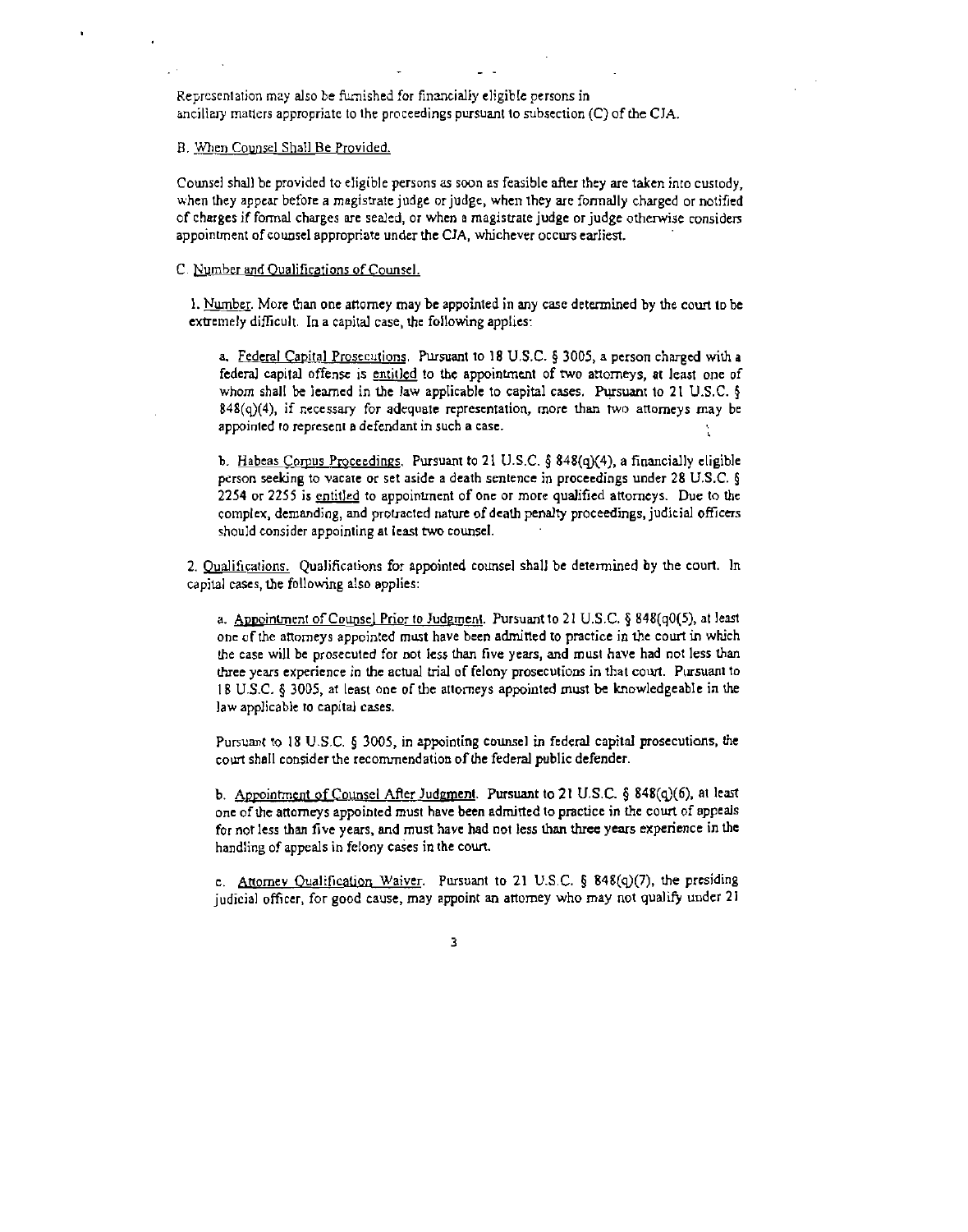U.S.C. § 848(q)(5) or (q)(6), but who has the background, knowledge, and experience necessary to represent the defendant properly in a capiral case, giving due consideration to the seriousness of the possible penalty and the unique and complex name of the litigation,

### D. Eligibility for Representation.

 $I.$  Fact-finding. The determination of eligibility for representation under the CIA is a judicial function to **be** performed by a federal judge or magistrate judge after making appropriate inquiries concerning the person's financial condition.

2. Disclosure of Change in Eligibility. If, at any time after appointment, counsel obtains information that aclient is financially able to make payment, in whole or in part, for legal or other services in connection with his or her representation, and the source of the attorney's information is not protecled **as** a privileged communication, counsel shall advise the court.

### **V. FEDERAL PUBLIC DEFENDER ORGANIZATION**

#### A. Establishment,

1. The Federal Public Defender Organization of the Eastern District of North Carolina, previously established in this distict pursuant to the provisions of the CJA, is hereby recognized **'as** the federal public defender organization for this distict.

2. The Federal Public Defender Organization shall be capable of providing legal services throughout the district and shall maintain ofliccs for that purpose.

B. Supervision of Defender Organization. The federal public defender shall be responsible for the supervisionand managemenl of the federal public defcnder organization. Accordingly, thc federal public defender shall be appointed in all cascs assigned to that organization for subsequent assignment to staff attorneys at the discretion of the federal public defender.

C. Management of CJA Panel. The federal public defender shall be responsible for the systematic distribution of cases to and for the management of the CJA Panel subject to the provisions of the Plan for the Composition, Administration, and Management of the Panel of Private Attorneys under the Criminal Justice Act, found at Appendix I of this plan.

#### **VI.** PRIVATE ATTORNEYS

A. Establishment of CIA Panel.Thc existing, previously established panel of anomeys (CJA panel) who are eligible and willing to bc appointed to provide representation under the CJA is hereby rccognjzed.

B. Organization. The Plan for the Composition, Administration, and Management of the Panel of Private Attorneys under the Criminal Just Act is found at Appendix I of this plan.

C. Ratio of Appointments. Where practical and cost effective, private attorneys from the CJA Panel shall be appointed in a substantial proportion of the cases in which the accused is

 $\Delta$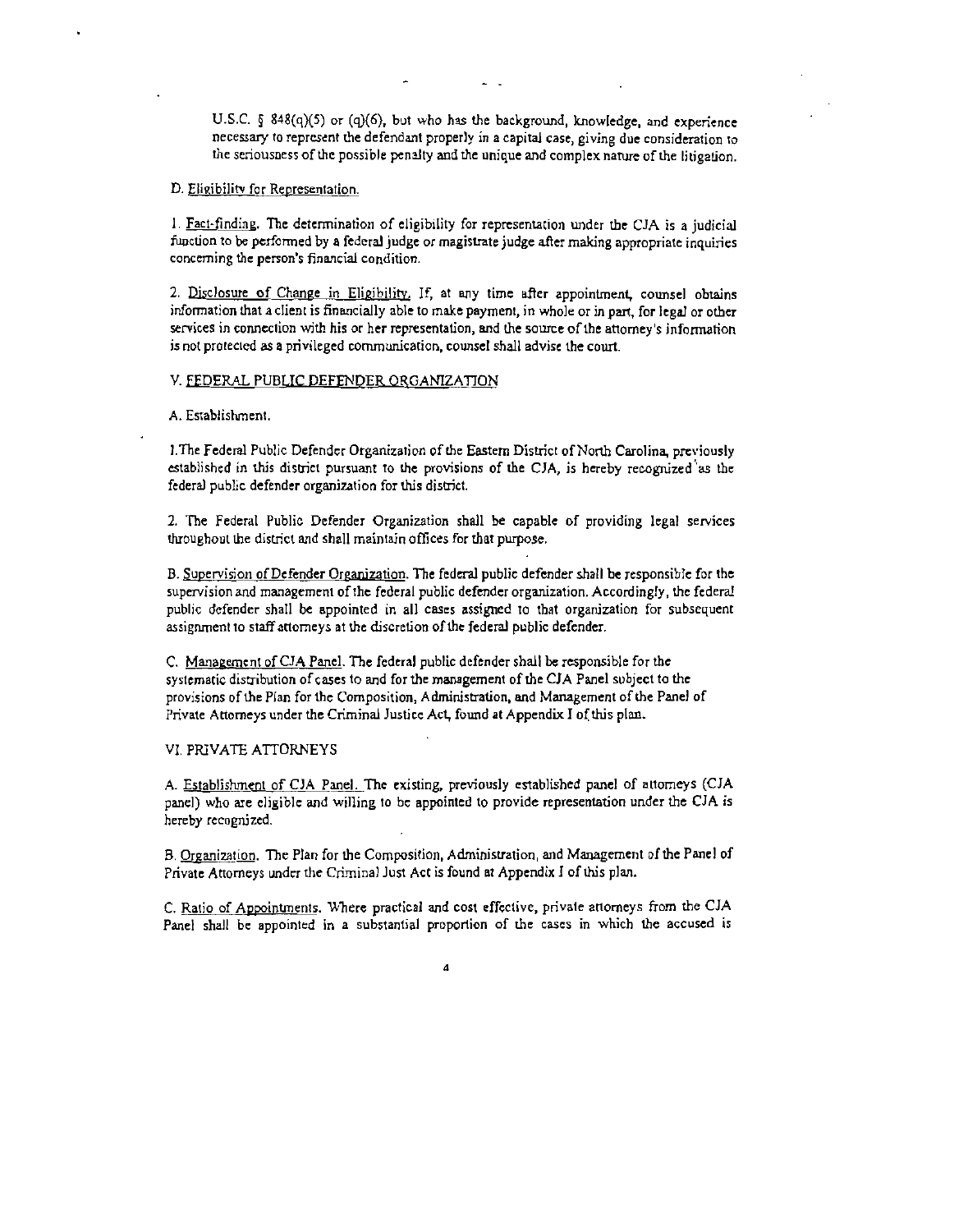determined to be financially eligible for representation under the CJA. "Substantial" shall usually be defined as approximately 25% of the appointments under the CJA annually throughout the dismct.

VII. REPRESENTATION IN STATE DEATH PENALTY HABEAS CORPUS PROCEEDINGS UNDER **28** U.S.C. 4 2254

The court shall appoint the federal public defender with his consent or a qualified attorney recommended by the federal public defender to represent financially eligible persons seeking habeas corpus relief in state death penalty proceedings under section 2254 of title **28,** United Stales Code.

#### VIil. DUTlES OF APPOINTED COUNSEL

A. Standards. Tne services to be rendered a person represented by appainted counsel shall be comrnensuralc with those rendered if counsel were privately employed by the person.

B. Professional Conduct. Attorneys appointed pursuant to the CIA shall conform to the highest standards of professional conduct, including but not limited to the provisions of the Nonh Carolina Stale Bar Rules of Professional Conduct and the American Bar Association's Model Rules of Professional Conduct. Such attorneys shall also conform to the highest standards of the bar of all other states, districts or territories of which they may be members.

C. No Receipt of Other Payment. Appointed counsel may not require, request, or accept any payment or promise of payment or any other valuable consideration for representation under the appointment, unless such payment is approved by order of the court.

D. Continuing Representation. Once counsel is appointed under the CJA, counsel shall continue the representation until the matter, including appeals or review by certionari (as governed by the circuit CJA plan provisions concerning representation on appeal), is closed; until substitute counsel has filed a notice of appearance; until **an** order has been entercd allowing or requiring the person represented to proceed  $pro\,se$ ; or until the appointment is terminated by court order.

# IX. DUTIES OF LAW ENFORCEMENT AND RELATED AGENCIES

A. Presentation of Accused for Appointment of Counsel. Federal law enforcement and prosecutorial agencies, probation officers, and pretrial services officers in this district, and those acting on their behalf, shall promptly ask any person who is in custody, or who otherwise may be entitled to counsel under the CJA, whether hc or she is financially able to secure represenlation. and shall, in such cases in which the person indicates that he or she is not able, arrange to have the person promptly presented before a magistrate judge or judge of this court for determination of financial cligibility and appointment of counsel.

B. Natice of Indictment or Criminal Information. Upon the return or unsealing of an indictment, the filing of a criminal information, or the filing of a petition to modify or revoke probation, the United Slates attorney or the probation officer, as appropriate. immediately shall mail or otherwise deliver a copy of the documcnt to appointed counsel, or to the defendant if he or she is

5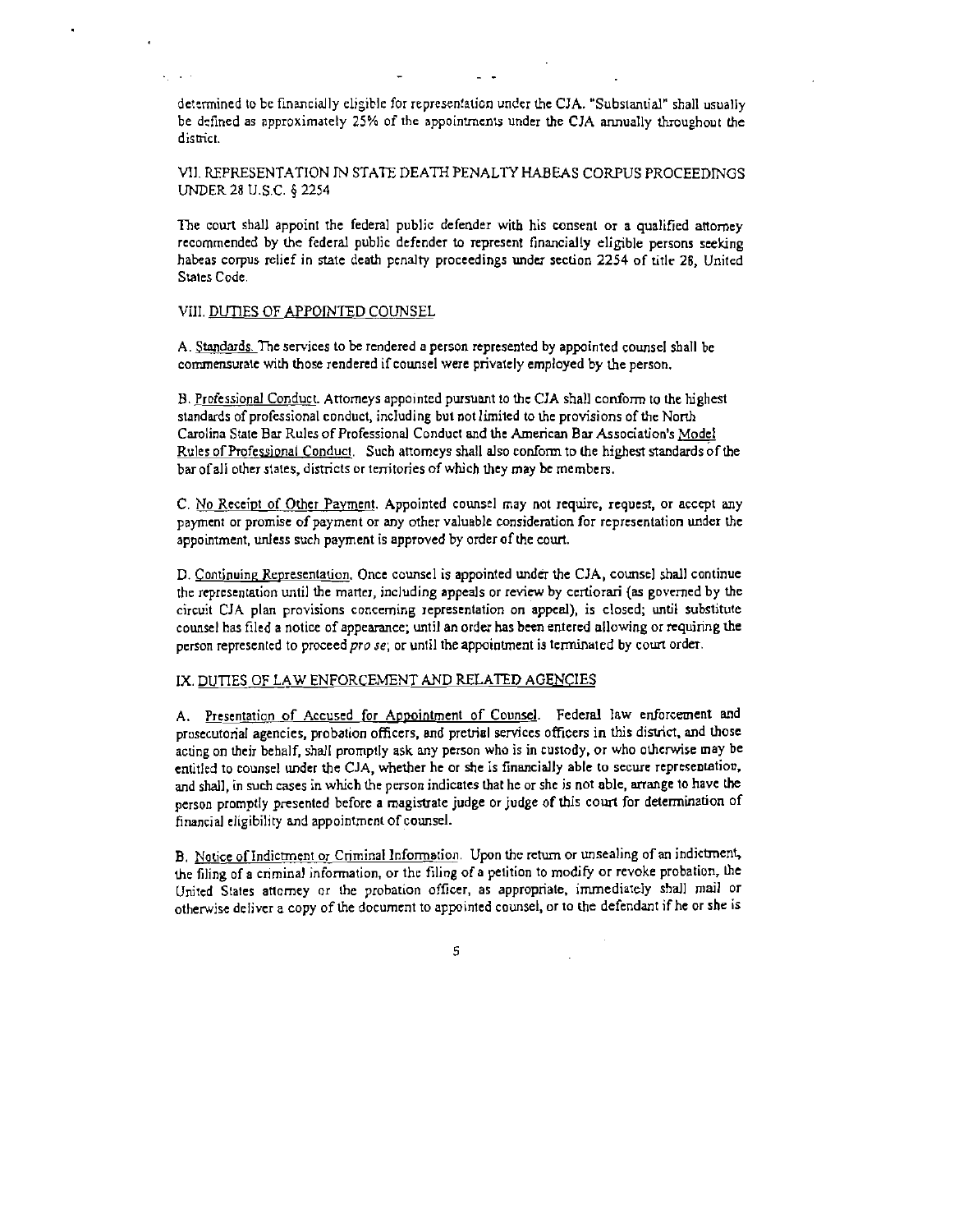without counsel, at the address shown on defendant's bond papers or to the jail in which the defendant is incarcerated.

## X. MISCELLANEOUS

A. Forms. Standard forms, pertaining to the CJA and approved by the Judicial Conference of the United Stales or its Committee on Defender Services **md** prescribed **and** dimibutcd by the Director of the Administrative Office of the United States Courts, shall be used, where applicable, inall proceedings under **this Plan.** 

B. Claims. Claims for compensation of private attorneys providing representation under the CJA shall be submitted on the appropriate CJA form to the Office of the Federal Public Defender. That aflice shall review the claim fonn for rnathernadcal and technical accuracy and for conformity with the CJA Guidelines, and, if concct, shall forward the claim form for the consideration of the appropriate judge or magistate judge.

÷

C. Supersession. This Plan supersedes all prior Criminal Justice Act Plans of this court.

# XI **EFFECTIVE** DATE.

This Plan shall become effective when approved by the Judicial Council of the Circuit.

ENTER FOR THE COURT ON  $\bigstar$ TERRENCE W. BOYLE CHIEF JUDGE, DISTRICT COURT

APPROVED BY THE JUDICIAL COUNCIL OF **THE** CIRCUIT ON **July 10, 2002** 

(See Judicial Council Order 165 Copy Attached)

J.HARVIE WILKINSON I11 **CHIEF JUDGE** COURT OF APPEALS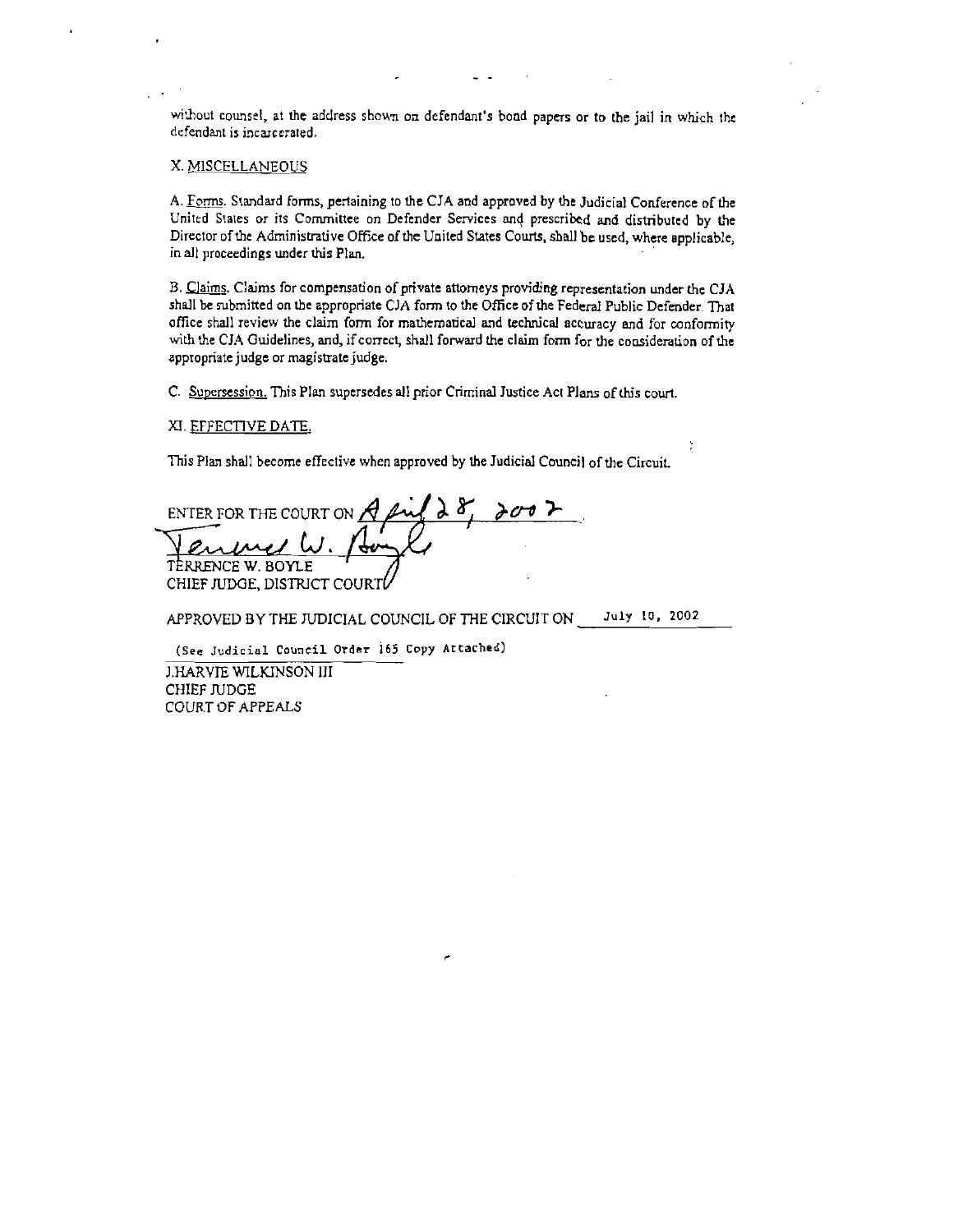#### Appendix I

# PLAN FOR THE COMPOSITION, ADMINISTRATION AND MANAGEMENT OF THE PANEL OF PRIVATE ATTORNEYS UNDER THE CRIMINAL JUSTICE ACT FOR THE EASTERN DISTRICT OF NORTH CAROLINA

#### **L COMPOSITION OF PANEL OF PRIVATE ATTORNEYS**

#### A. CJA PANEL

1. Approval. The Court shall establish a panel of private attorneys ("CJA Panel") who are eligible and willing to be appointed to provide representation under the Criminal Justice Act. The Court shall approve attorneys who have applied for membership on the panel after receiving recommendations from the CJA Panel Committee, established pursuant to paragraph B, of this Plan. Members of the CJA Panel shall serve at the pleasure of the Court.

2. Size. The panel shall be large enough to provide a sufficient number of experienced attorneys to handle the CJA caseload, yet small enough so that panel members will receive an adequate number of appointments to maintain their proficiency in federal criminal defense work, and thereby provide a high quality of representation. The CJA Panel Committee shall periodically review the size of the CJA Panel and make recommendations to the Court as to the necessity of increasing, limiting or decreasing the size of the panel.

3. Eligibility. Attorneys who serve on the CJA Panel must be members in good standing of the federal bar of this district, and have demonstrated experience in, and knowledge of, the Federal Rules of Criminal Procedure, the Federal Rules of Evidence, and the Sentencing Guidelines. Also, attorneys shall have at least two years experience in criminal defense representation. The two years experience may be obtained by serving as a staff attorney with a federal defender organization, as an assistant U.S. Attorney, as a law clerk for a federal district or circuit judge, or as a private attorney whose practice involves substantial criminal defense work.

Subsection (b)of the Act provides, in part, that:

Counsel furnishing representation under the plan shall be selected from a panel of attorneys designated or approved by the court, or from a bar association, legal aid agency, or defender organization furnishing representation pursuant to the plan.

However, when the district judge presiding over the case, or the chief judge if a district judge has not yet been assigned to the case, determines that the appointment of an attorney, who is not a member of the CJA panel, is in the interest of justice, judicial economy or continuity of representation, or there is some other compelling circumstance warranting his or her appointment, the attorney may be admitted to the CJA panel pro hac vice and appointed to represent the CJA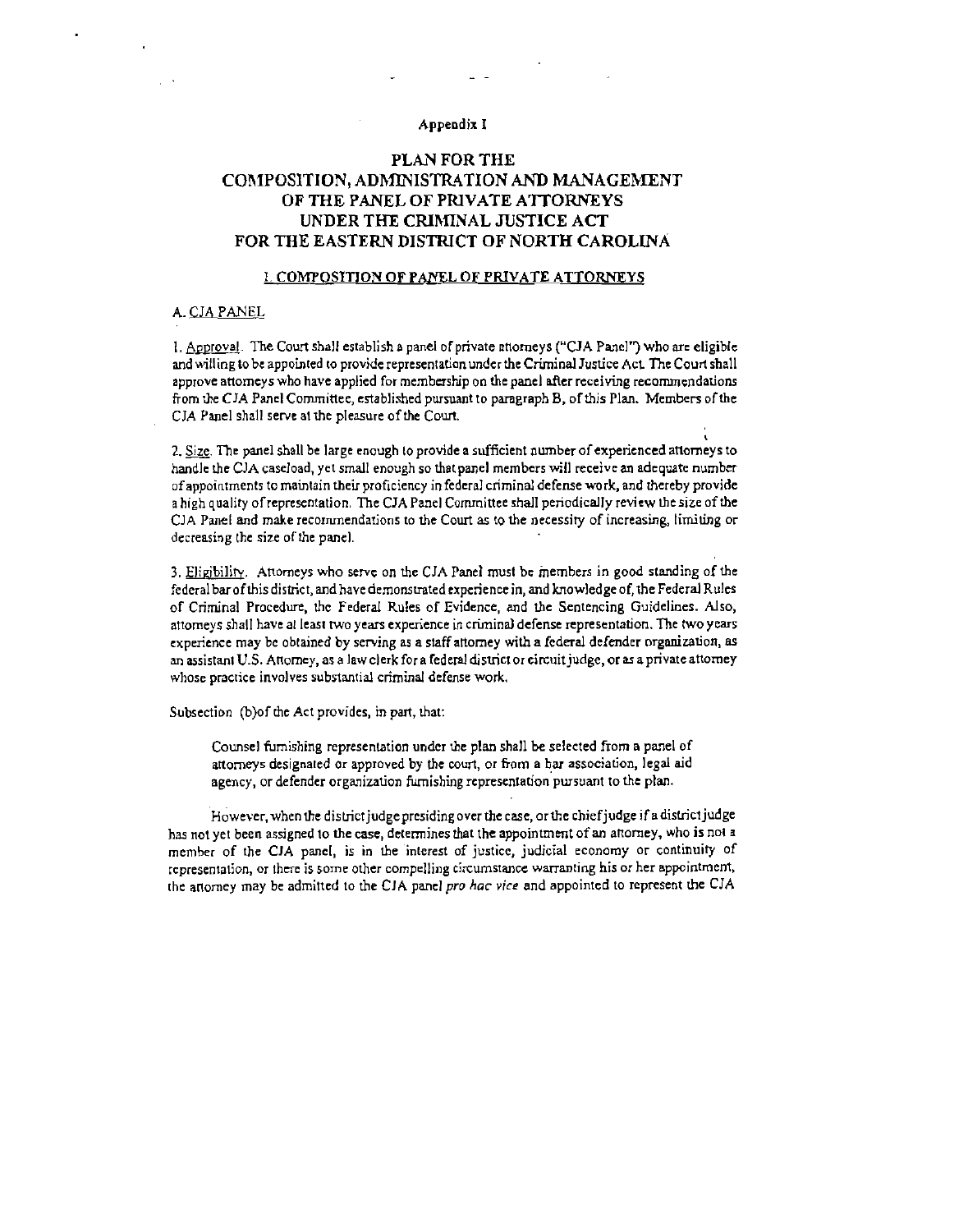defendant. Consideration for preserving the integrity of the panel selection process suggests that such appointments should be made only in exceptional circumstances. Further, the attorney, who may or may not maintain an office in the district, should possess such qualities as would qualify him or her for admission to the district's CJA panel in the ordinary course of panel selection.

4. Equal Opportunity, All qualified attomeys shall be encouraged to participate in the furnishing of representation in CIA cases, without regard to race, color, religion, sex, age, national origin or disabling condition.

5. Terms. Members serve an indefinite term. However, a member may be removed from the CJA Panel by the Court.

6. Removal from Panel. A panel member may be removed by the Court without prior notice. Also, the CJA Panel Committee shall recommend to the Court the removal of any member who fails to provide adequate representation, who has engaged in illegal activities, or ethical violations, or fails to attend adequate continuing legal education courses on criminal defense.

7. Application. Application forms for membership on the CJA Panel shall be made available to attorneys requesting them from the Office of the Federal Public Defender, Completed applications shall be submitted to the Federal Public Defender for review. The Federal Public Defender will forward the applications to the CJA Panel Committee for review and recommendation. Applications will then be sent to the Chief Judge with recommendations as to whether the applicant should be placed on the regular panel, training panel or neither.

8. Continuing Legal Education. As an annual requirement for continued membership on the CJA Panel, all panel attorneys will be required to attend at least one federal criminal practice program conducted by the Federal Public Defender, unless excused in writing by the Chief Judge of the district. The Federal Public Defender shall schedule and conduct federal criminal practice programs for panel attorneys at least annually. The Federal Public Defender shall seek approval from The North Carolina State Bar Board of Continuing Legal Education for these seminars. CLE credit will be offered on those programs approved by the Board of Continuing Legal Education. The Federal Public Defender may approve other continuing legal education in the area of federal criminal law as a substitute for attendance at those seminars conducted by the Federal Public Defender. Failure of a panel attorney to meet the annual requirement of attending at least one federal criminal practice program conducted by the Federal Public Defender or an approved substitute will result in removal from the panel.

#### **B. CJA PANEL COMMITTEE**

1. Membership. A CJA Panel Committee shall be established by the Court. The Committee shall consist of the chief judge, one magistrate judge, the CJA Panel Representative for the district, the federal public defender, and the clerk of court. The Committee shall be chaired by the chief judge.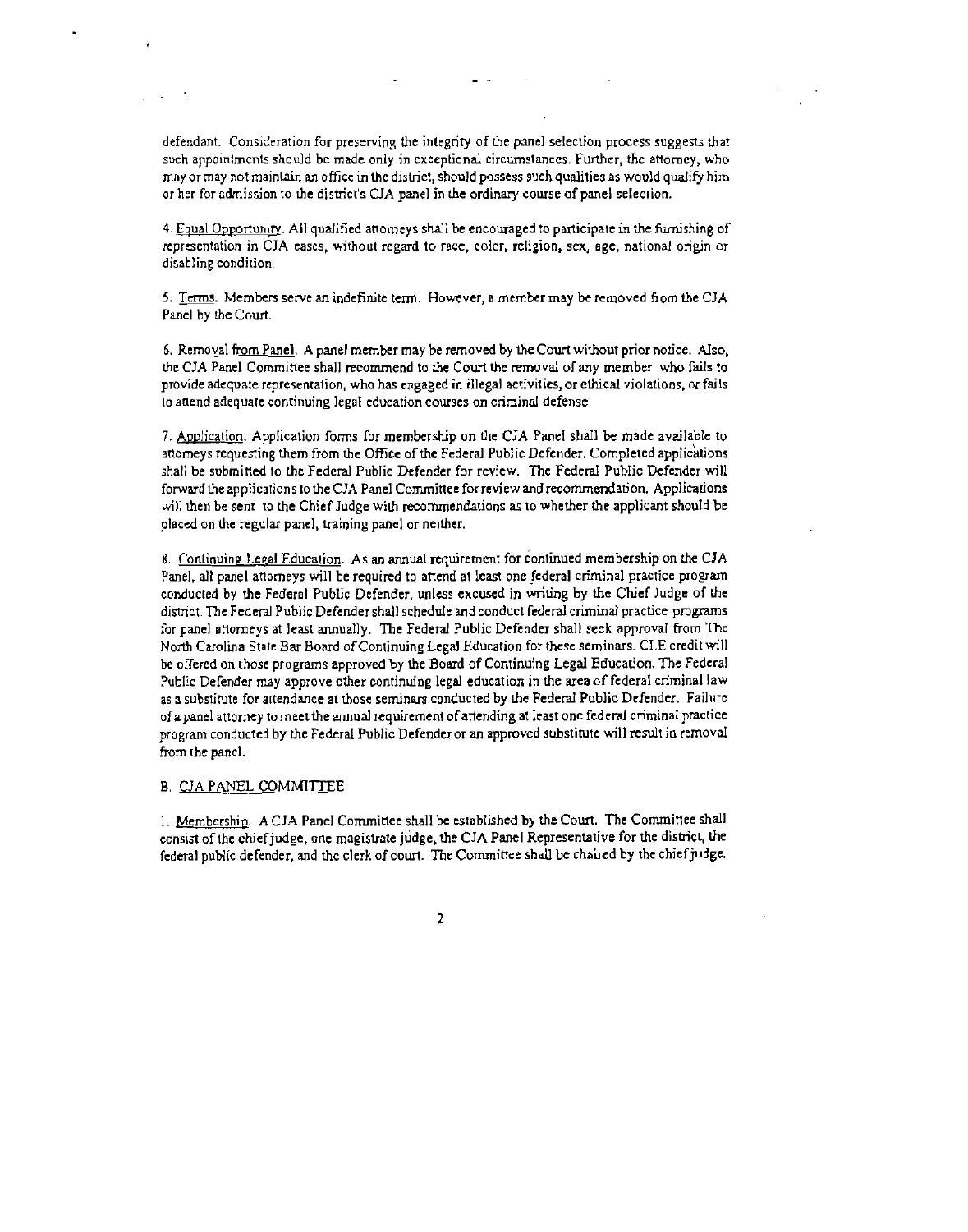2. Duties. The Committee shall meet at least once a year to consider applications for membership, size of the panel, training requirements, and any other CJA Panel issues presented to the Committee by any member. The Committee shall also review the operation and administration of the panel over Ihc preceding year, and recommend to the Court any changes deemed necessary or appropriate by rhe Commineeregarding the appointment process and panel managemcm. The Comminee shall also inquire annually as to the cominued availability and willingness of each panel member to accept appointments.

## C. CJA TRAINING PANEL

 $\mathbf{L}_{\mathrm{max}}$ 

The CJA Training Panel consists of attorneys who do not have the experience required for membership on the CJ.4 Panel. Training Panel members may assist members of the CJA Panel in a "second chair" capacity. Training Panel members are not eligible to receive appoinments independently, and shall not be eligible to receive compensation for their services in assisting CJA Panel members. Prior service on the CJA Training Panel is not arequirement for mcmbership on the CJA Panel, nor will service on the Training Panel guarantee admission of an attorney to the CJA Panel. The requirements for members of the Training Panel to be transferred to the regular CJA Panel may include but are not limited to the following: the Training Panel member must attend a sentencing guidelines seminar and a federal criminal practice seminar approved by the Federal Public Defender and obtain **a** wrinen recommendation from a member of he CJA Panel who has acted in the "first chair" capacity on cases where the mining panel membcr has aeted as "second chair". All requests for such transfers to the CJA Pancl should be sent to the Federal Public Defender Office. The requests will be presenled to the CJA Panel Comminee and are subject to the approval of the Chief Judge. All requests for transfers to he CJA Panel must be made within **24** months ofhe date the Training Panel member is appointed to the Training Panel. After 24 months, if the attomey has not completed the necessary raining to move to the regular CJA Panel, the attorney's name will be removed without further notice from the Training Panel rosler. Attorneys may reapply to the CJA Panel. Any requests for extension of the training period must be made in writing to the Federal Public Defender prior to the expiration of the 24- month period and are subject to the Federal Public Defender's approval.

#### **11. SELECTION FOR APPOINTMENT**

#### A. MAINTENANCE OF LIST AND DISTRIBUTION OF APPOINTMENTS

The Federal Public Defender shall maintain a cwent list of all anorneys included on the CIA Panel, with current office addresses and telephone numbers. The Federal Public Defender shall furnish a copy of this list to each judge and magistrate judge. The Federal Public Defender shall also maintain a public record of assignments to private counsel, and, when appropriate, statistical data reflecting the proration of appointments between attomeys from the Federal Public Defender office and private attorneys, according to the formula described in the CJA Plan for the District.

 $\overline{\mathbf{3}}$ 

an and dead

B. **METHOD** OF SELECTION

and the company of the company

Appointments from the list of private attorneys usually will be made on a rotational basis. Subject to the Court's discretion or upon recommendation of the Federal Public Defender, exceptions may be made in the following instances: the name and complexity of the case, an anorney's experience, and geographical considerations. The goal of this procedure is to have a balanced distribution of appointments and compensation among the members of the CJA Panel, and quality representation